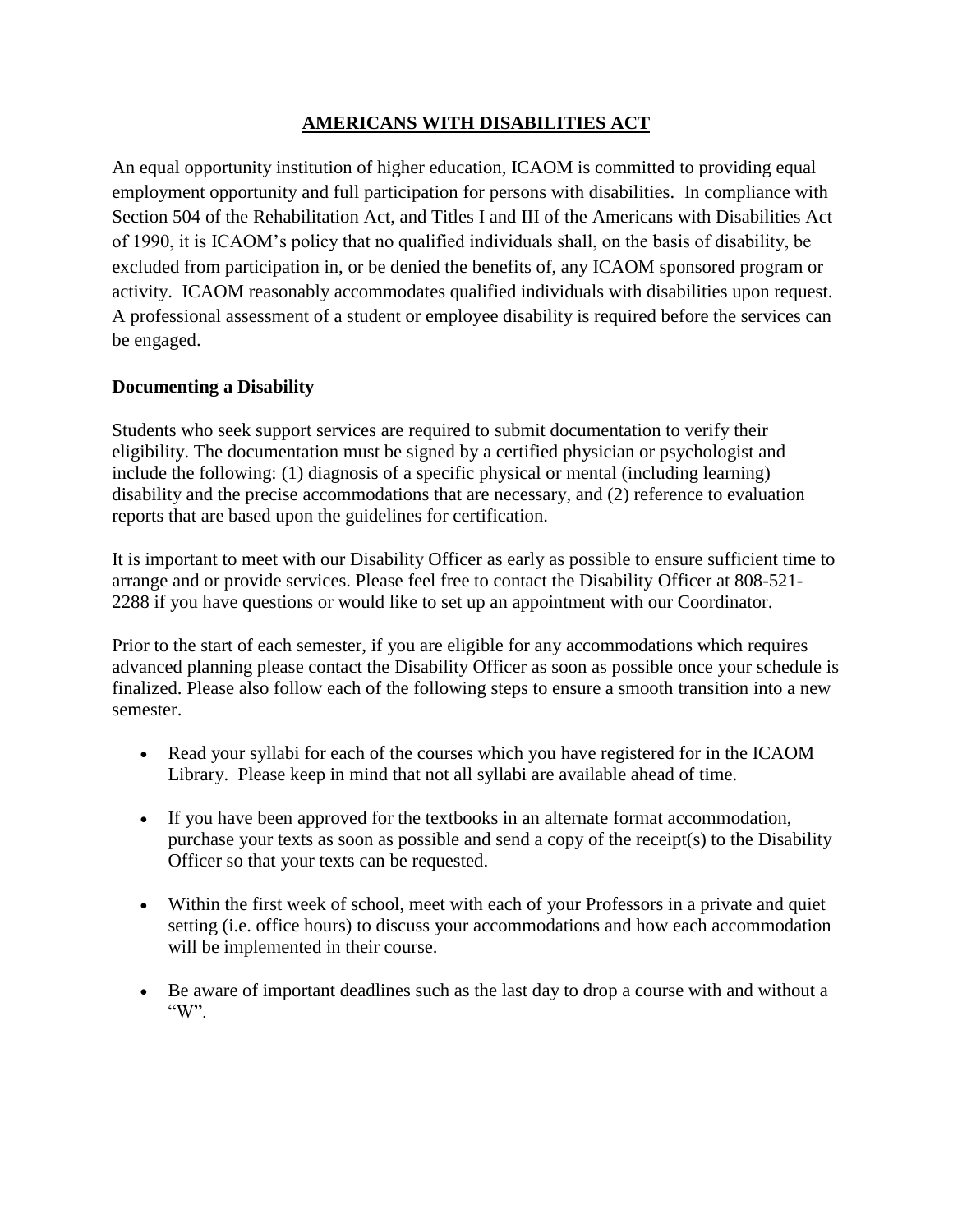#### **Students' FAQ**

#### **1. Should I tell about my disability on my application to college?**

You are not required to disclose your disability at any time and the college is prohibited by Federal law from asking you about a disability on the application form. If you believe your disability has had a negative impact on your grades and test scores and, thus, those scores do not truly reflect your ability to do college level work, then it might benefit you to explain that to the admission officer or committee. However, this is a personal decision that you should also discuss with knowledgeable folks such as your parents, school counselor, vocational rehabilitation counselor, or even someone at the college. Often, once a student has been accepted, the college will give incoming students information regarding the office or offices that provide services for students with disabilities as well as time frames for requesting accommodations. It is, then, up to you to contact the appropriate officials if you feel you will need services.

#### **2. Are there any scholarships for disabled students?**

Generally, no, there are no Federally-funded scholarship or loan programs specifically targeted to students with disabilities. However, there may be local or regional scholarships or loan programs established by eleemosynary or charitable organizations for which you might be eligible. You should contact the Student Aid Office at the colleges you are considering; they are knowledgeable about the various scholarships and loan programs available and often can give you a list which describes the qualifications and application deadlines required for the various loans and scholarships. If you are not a client of Vocational Rehabilitation, you may wish to apply for services from VR to see if you are eligible and could receive support.

#### **3. How do I find out what my rights are in college?**

The college may very well provide you this information in the admission packet. Prior to that, you can go online to Office for Civil Rights, U.S. Dept. of Education's page: http://www.ed.gov/policy/rights/guid/ocr/disability.html which provides access to the Federal law and regulations as well as some FAQ's. You may also contact the college's office for disabled student services which can provide you information on Federal, state, local, and campus regulations that you should know.

#### **4. Where do I go to get tested for a learning disability or ADD?**

If you regularly see a family doctor, ask him or her if they can make a referral to someone that can provide you with the appropriate testing. You may also contact the college's office for disabled student services for a recommendation. You can go online and research possibilities through the Learning Disabilities Association of America, http://www.ldanatl.org/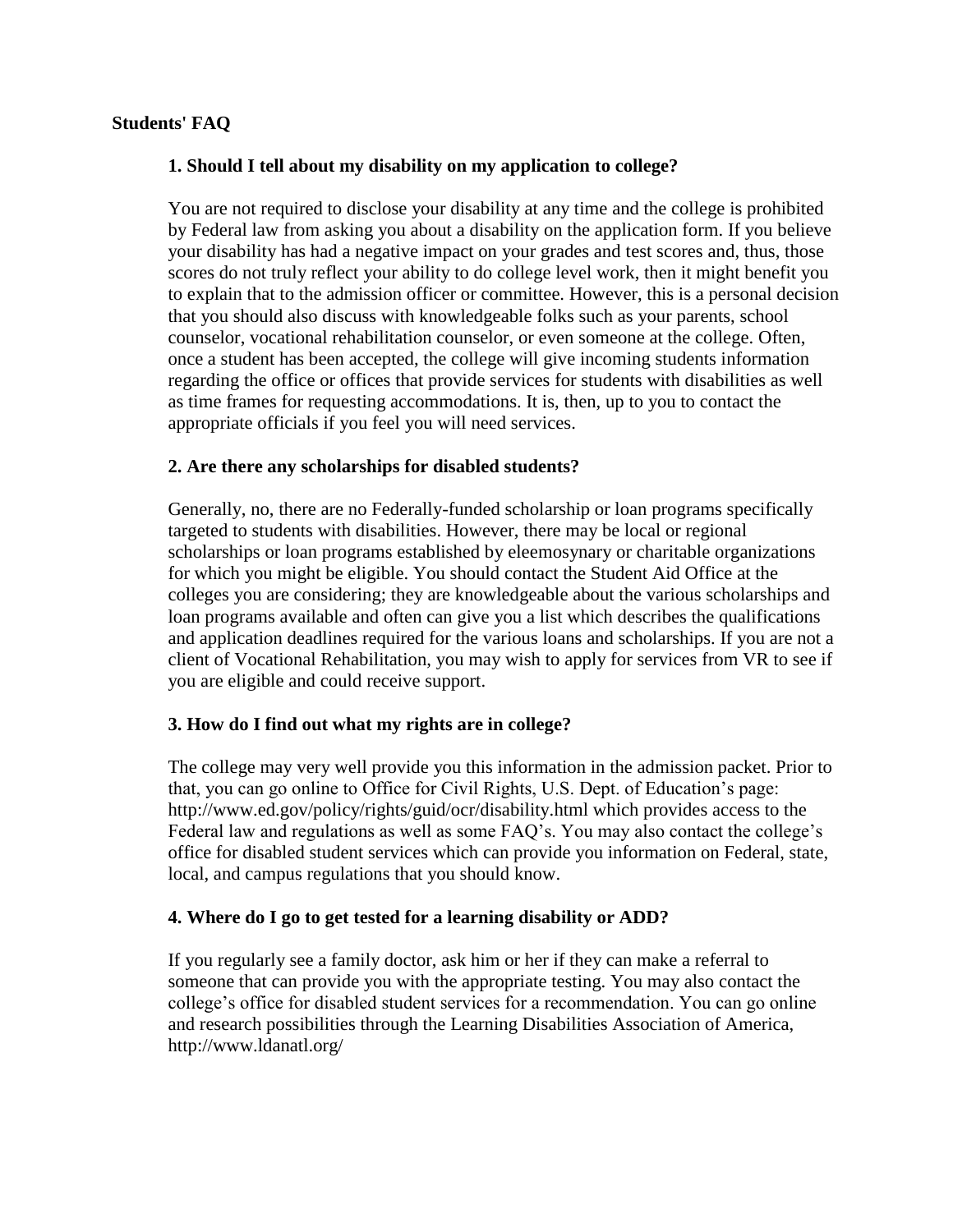#### **6. My doctor says I should get unlimited time for taking tests. The disability office says I'm allowed time and a half – why?**

The college has the responsibility under Federal law for ensuring access to their programs and activities by students with disabilities. Often, the office for disabled student services is delegated the authority to make decisions on what is regarded as reasonable adjustments to ensure equal access because they have the knowledge, credentials, and experience to do this. The office often uses medical or other professional documentation provided by the student as a basis for making such decisions but they are not required to follow exactly the recommendations made in the documentation provided. If you feel the decision is not fair or appropriate, you may utilize the college's appeal process or file a complaint with the Office for Civil Rights.

### **7. My professor refuses to give me my accommodations; what can I do?**

You should discuss the issue with the Disability Officer. The processes and procedures used by colleges for providing accommodations vary greatly but all are directed towards ensuring equal access to their programs for students with disabilities. The office can guide you through the appropriate actions you need to take or they may need to intercede. You may need to utilize the college's appeals process or file a complaint with the Office for Civil Rights, both of which are processes that are generally used if all other avenues have failed.

### **Reference:**

## **http://www.ahead.org/web\_edit/index AHEAD — 107 Commerce Center Drive, Suite 204 Huntersville, NC 28078 USA PHONE: (704) 947-7779 FAX: (704) 948-7779**

### **Confidentiality**

Information regarding a student's disability is private. Any documentation presented to the Disability Office is kept within the office of admission which only Disability Officer, Registrar, CFO, and CEO have access to and will not share any student's medical documentation with anyone unless the student authorizes it or in the event of an emergency on a need to know basis.

The Letter of Accommodations which is given to Instructors by students does not provide any specific information regarding a student's disability. Students are not obligated to inform their Instructor of their specific disability. It is the student's decision to disclose their disability to others.

### **Rights and Responsibilities**

Assisting students with disabilities is a shared responsibility by everyone within the school. Below you will find a brief outline of the general rights and responsibilities of the Disability office, student, and Instructor.